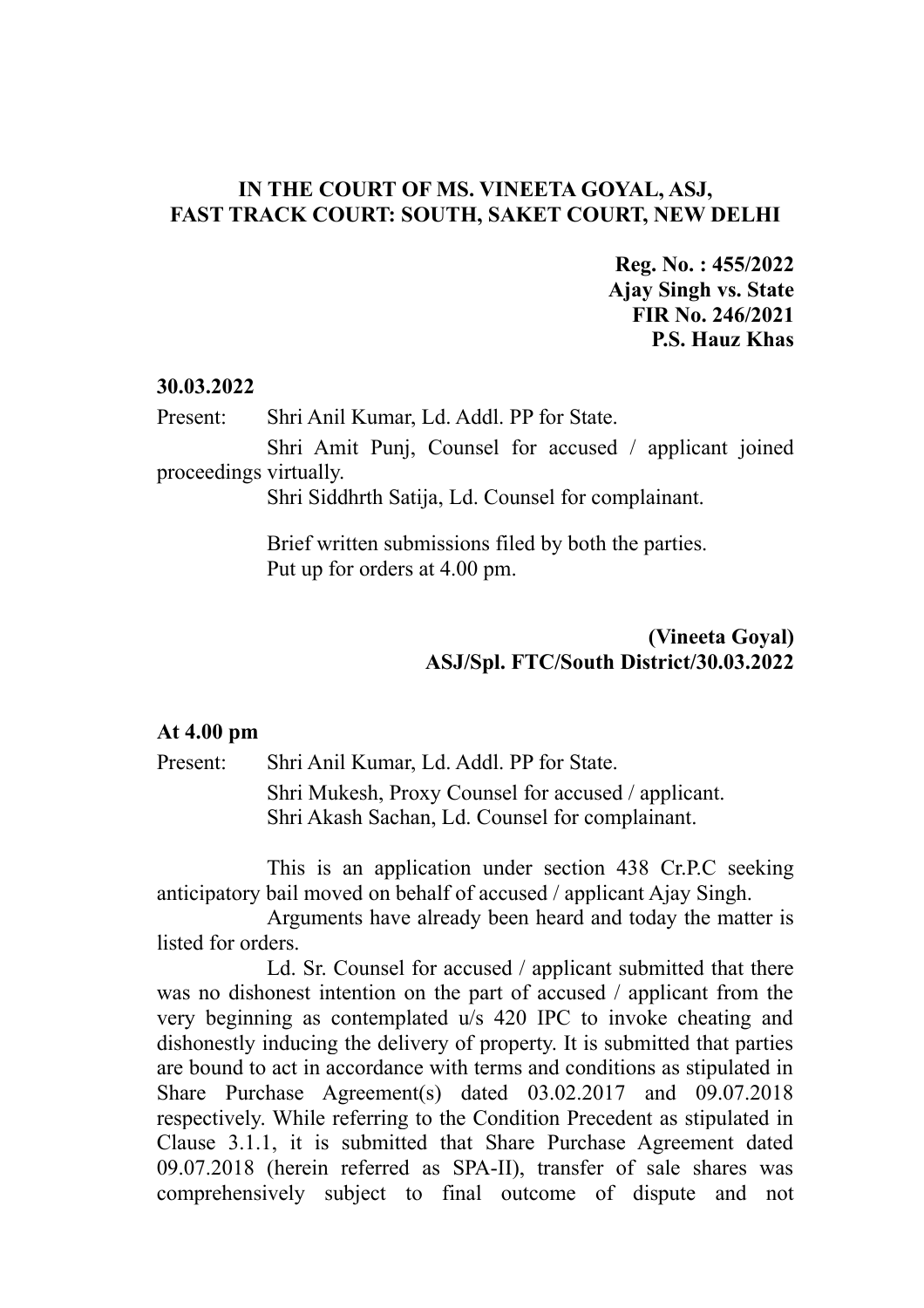exhaustively limited to the outcome of arbitral proceedings. It is further submitted that erstwhile owners while impugning the arbitral award before Hon'ble High Court of Delhi have also sought restoration of entire shareholding of the company (which includes the sale shares) which was transferred to the accused / applicant in February 2015 by erstwhile owner. It is submitted that had the accused / applicant proceeded ahead with the transfer of shares as per SPA(s) entered into with the complainant, the accused / applicant would have rendered himself liable for contempt. It is further submitted that Delivery Instructions Slips (herein referred as DIS) were handed over to the complainant in year 2015 merely as a security, as by that time no Share Purchase Agreements were executed and Share Purchase Agreement recorded in recital (C) that these shares were for contributions made by the complainant for relaunch of operations of Spice Jet during January 2015 to December 2016 and at that time of handing over of said DIS, the same were valid. The DI slips were blank, undated and signed by the accused / applicant. It is next submitted that the complainant without fulfillment of 'Conditions Precedent to the Closing' as contained in Share Purchase Agreements unilaterally deposited Rs. 10 lakhs in the bank account of accused / applicant and deposited DIS with the agent. It is contended that accused / applicant had never provided bank details to the complainant and the account details were obtained by the complainant through unfair means with mala-fide intention to deceit the accused / applicant. It is next submitted that the accused / applicant vide letter dated 10.10.2019, while responding to complainant's letter dated 01.10.2019 requested that the stance of complainant to proceed ahead with the SPA was immature as the Conditions Precedent as mentioned therein was not yet fulfilled. A sum of Rs. 10 lakhs was refunded back to the complainant vide NEFT dated 05.10.2019. It is also submitted that to the similar lines letter dated 15.01.2020 was also sent to the complainant and the accused / applicant. It is also submitted that dispute is civil in nature and the agreement provides 'Dispute Resolution' clause and the entire dispute between the parties is based on documentary evidence. It is further submitted that accused / applicant has joined investigation as per directions given by this Court vide order dated 09.03.2022 and is still ready and willing to join investigation and undertakes to abide by the terms and conditions as imposed by the Court. On these grounds, a prayer was made that anticipatory bail be granted to accused / applicant.

Per contra, Ld. Addl. PP for State as well as Ld. Sr. Counsel for complainant submitted that offence committed by accused/ applicant is of serious nature. The accused / applicant entered into Share Purchase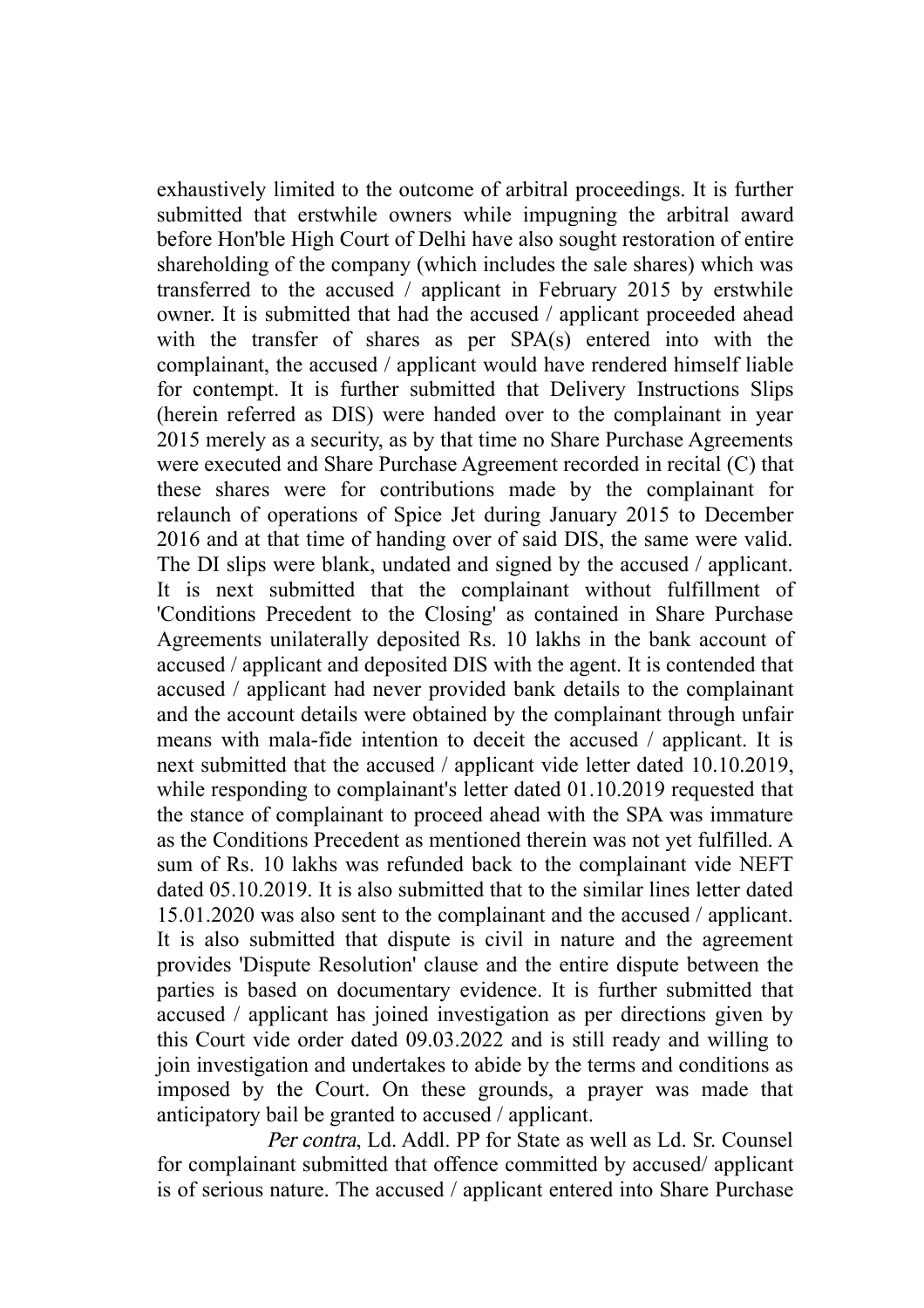Agreement dated 03.02.2017 (herein referred as SPA-I) with the complainant thereby agreeing to sell 10 lakhs fully paid equity shares of Spice Jet for a consideration of Rs. 10 lakhs. In this agreement, the closing date of transaction was mentioned as 01.01.2020. It was also mentioned that parties understand that there are certain SEBI lock-in period for share transfer and also there is a dispute between the accused / applicant and erstwhile promoters of Spice Jet. Thus, as per Clause 3.1.1 of SPA-I after expiry of lock-in period of SEBI on 15.02.2018 the transfer will be subject to removal of restrictions with regard to the transferability. It is further submitted that another Share Purchase Agreement dated 09.07.2018 (SPA-II) was entered between the accused / applicant and the complainant thereby closing date was changed to 30.09.2019 and in Clause 3.1.1 recognizing the dispute between the accused / applicant and erstwhile promoters it was decided that the obligation of the purchaser to purchase the sale of shares is subject to final outcome of the dispute between accused / applicant and the erstwhile promoters of the company. It is submitted that there was no condition precedent for transfer of shares as per SPA-II because it merely provided an option to the purchaser that it (purchaser) can make for transfer of shares till final outcome of dispute. It is submitted that so far as seller / accused / applicant is concerned, it has to affect transfer once the lock-in- period is over and there is no express restriction. It is further submitted that complainant transferred exact amount of Rs. 10 lakhs to the account of accused / applicant and visited to the office of Globe Capital Market Ltd., the Depository Participant with DIS for transfer of shares but it was informed that presented DIS old and outdated which was no more valid. It is submitted that the accused / applicant has dishonestly handed over the expired DIS knowingly well that same would be rejected by the Depository Participant. It is further submitted that the accused / applicant has not effectively joined the investigation and has not provided documentation in support of his contentions and there is every risk of him tampering with evidence and likely to evade the proceedings. On these grounds, a prayer was made that no ground is made out for grant of anticipatory bail.

I have considered the submissions made by both sides and gone through the record.

At the outset, it is mentioned that at the stage of bail, the Court is not expected to delve into the merits / demerits of the case. The paramount consideration at this stage are elaborately laid down by Hon'ble Supreme Court in case of Siddharam Satlingappa Mhetre vs. State of Maharashtra & Ors. (2011) 1 SCC 694, that need to be taken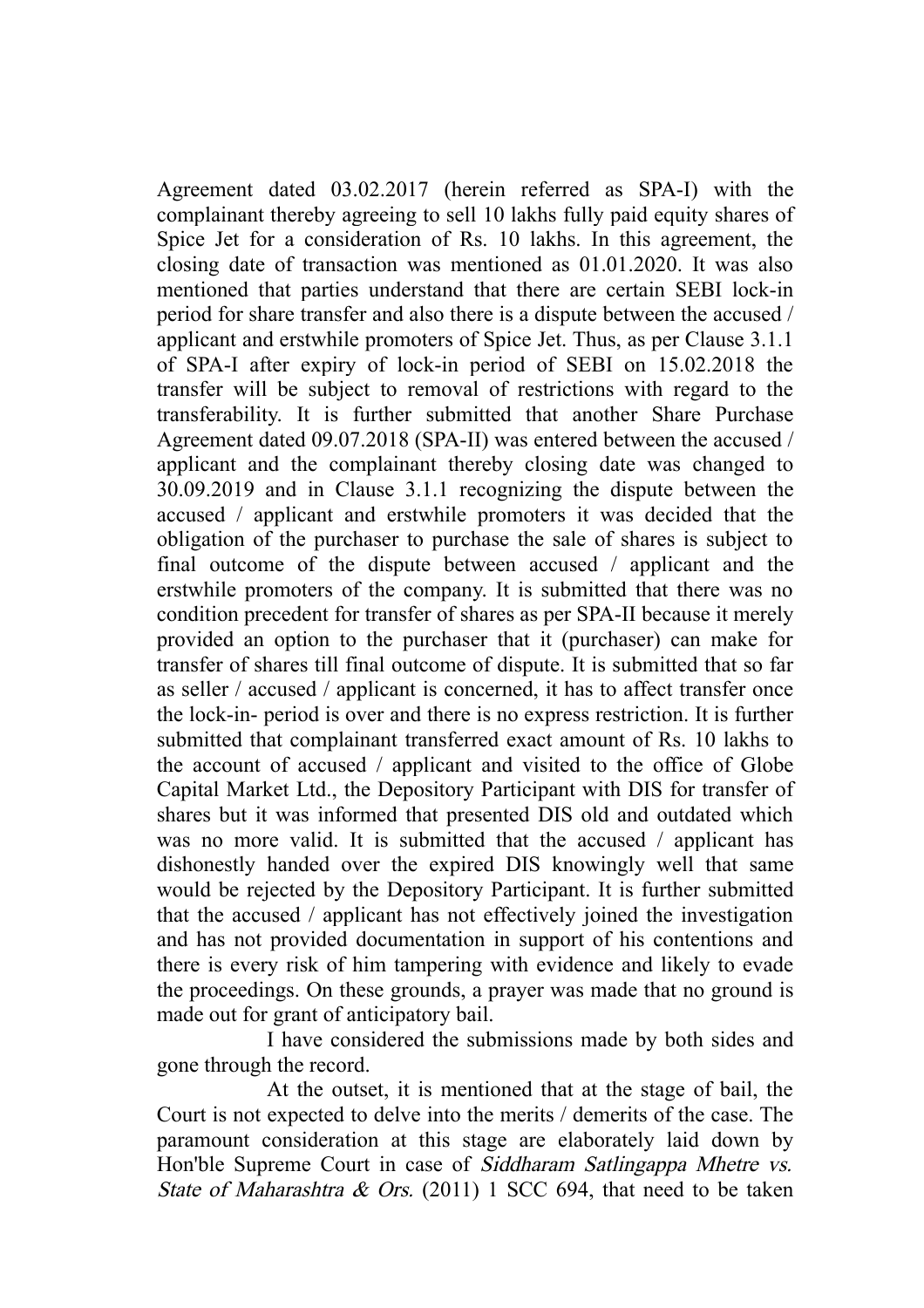into consideration while dealing with the anticipatory bail application and for the purpose of the present case, the following factor is more relevant :

*(h) While considering the prayer for grant of anticipatory bail, a balance has to be struck between two factors, namely, no prejudice should be caused to free, fair and full investigation, and there should be prevention of harassment, humiliation and unjustified detention of the accused.* 

In the present case, the dispute is regarding transfer of 10 lakhs shares of Spice Jet for consideration of Rs. 10 lakhs from the complainant to the accused / applicant. It is alleged that accused is deliberately and dishonestly resisting transfer of shares in accordance with agreements SPA-I and SPA-II despite closing dates have arrived. The complainant is also emphasizing the accused deliberately and dishonestly handed over outdated / invalid DIS. On the other hand, accused has taken a plea that as per agreement the transfer of those shares were contingent upon final outcome of dispute between him and erstwhile promoters of the company therefore, shares could not be transferred to complainant as the dispute is still pending. Further in so far as DIS is concerned the same has been given as security under bonafide understanding that this will not be presented.

It emerges from record that accused was in litigation (Arbitration Proceedings) with the erstwhile promoters of Spice Jet which ended in the favour of the accused. Further, the said award was challenged before Hon'ble High Court which is pending but there is allegedly no stay that has been granted in this case.

The investigating officer in his status report dated 28.03.2022 has clearly mentioned that the DIS given to the complainant was issued from the booklet issued to the accused / applicant which was declared invalid after 07.01.2014. This fact was duly conveyed to the accused on 29.12.2015 by M/s. Globe Capital Market Ltd. It is further mentioned in the report that the accused during interrogation on 11.03.2022 on this point submitted that slips were given to the complainant in the year 2015 but he failed to explain against which work these were given as security in year 2015. It is further submitted that accused / applicant also pledged shares of Spice Jet thrice on 25.03.2015, 20.04.2015 and 30.11.2017. It is noteworthy that accused has not stated the occasion on which such deposit slips were handed over to the